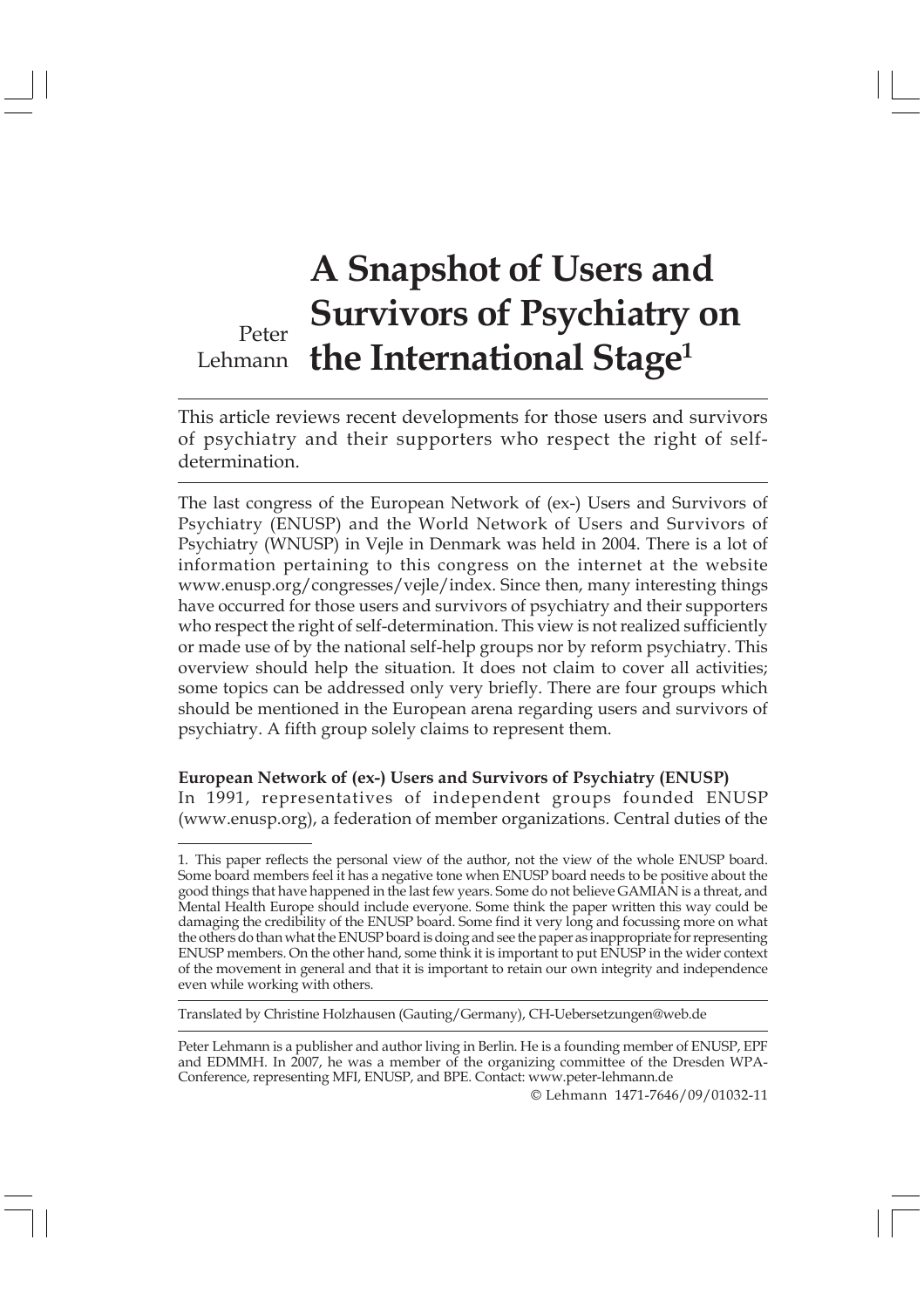network are to influence decisions made in psychiatry on a European level, and to procure an improvement of the rights, the treatment and living situation of the users and survivors of psychiatry. The network encourages international exchange of information among users and survivors of psychiatry. It is concerned with social issues, the right for accommodation, work and income. Further concerns are human rights independent of psychiatric diagnoses, the right for drug free help, the upholding of psychiatric advance directives, the quality of psychiatric treatment (as well as the mode of action and effect of psychiatric drugs and shock administration) and alternatives beyond psychiatry. The network has advisory functions towards the European Commission and the World Health Organisation, and is member of different international organisations, for example the European Disability Forum, which is active against all forms of discrimination under the motto 'Nothing about us without us.' Due to the fact that there is room for reform-psychiatry as well as antipsychiatric oriented organization in the network, it is a model for tolerance and democracy. Presently (December 2008), ENUSP has 47 national, 12 regional, 21 local and 5 individual members in 39 European countries.

#### **ENUSP without Big Pharma Money**

ENUSP rejects money from big pharmaceutical companies on principle and it supports the position paper by the European Public Health Alliance from 2001 about the independence of patient organizations. This says that organizations that accept funds from the pharmaceutical industry should, at a minimum, determine an upper limit to the proportion of industry sponsorship and their total income. They should also determine the role of the sponsoring body in relation to sponsored projects and to the organization as a whole in their statutes (see www.enusp.org/documents/epha-participation).

#### **Consensus with ENUSP?**

ENUSP, as an independent federation, which is exclusively orientated torward the interests of users and survivors of psychiatry, is criticized by friends of biological psychiatry for supporting extreme positions. As an example: in April 1999, I took part in the conference 'Balancing Mental Health Promotion and Mental Health Care' in Brussels, an event organized by the WHO and the European Commission (the Executor of the decisions passed by the European Council of Ministers and the European Parliament). Along with an estimated 70 government officials, people active in psychiatry and other representatives from organizations of interested parties in the psychosocial sector, I was invited as a representative of the European Network of (ex-) Users and Survivors of Psychiatry and was asked to present a paper on the position of the ENUSP. I asked for the support of self-help and non-medical approaches, the active involvement of users and survivors of psychiatry in political decisions on psychiatry (in view of strengthening human rights) and for emphasis to be placed on the freedom of choice of treatment. The first reaction was that I was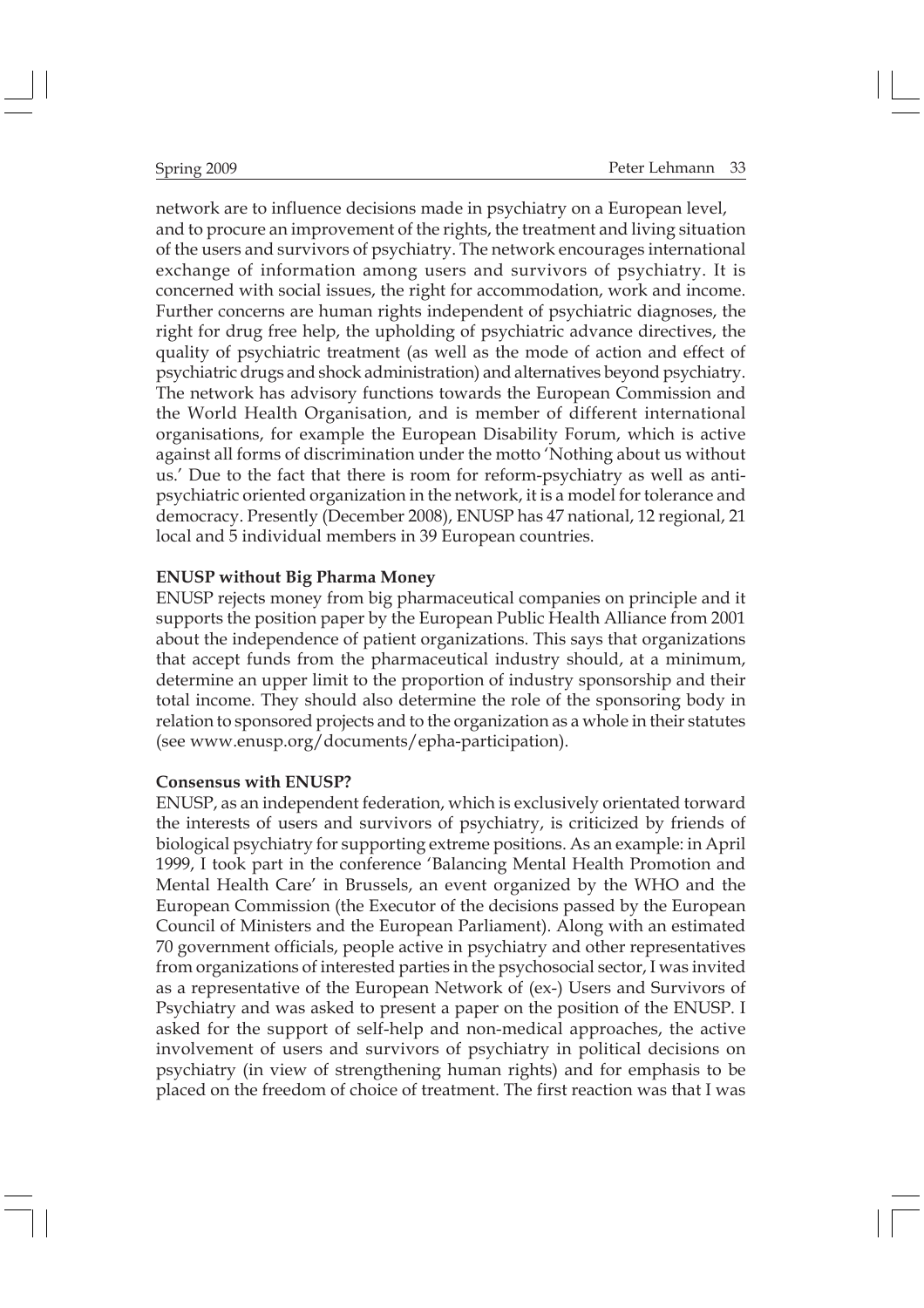#### 34 The Journal of Critical Psychology, Counselling and Psychotherapy

immediately reprimanded as being a radical supporter of anti-psychiatry. Not one single psychiatrist nor one representative of the relatives' associations (sponsored by the pharmaceutical industry) supported the ENUSP position. It was only after intervention of the Chair of the conference and representative of the European Commission, Alexandre Berlin, who apparently did not find the proposals so strange, that they were included in the consensus paper (www.enusp.org/consensus).

## **Research with ENUSP from the Perspective of Users and Survivors of Psychiatry**

ENUSP has recently been invited to partake in different European research projects. Most of these invitations are not offering a serious working partnership but rather show how attractive it has become to have the 'European user voice' as an addition in various research applications. The board of ENUSP refuses superficial roles and last minute partnership offers in projects, which are not really open for substantial changes in their research designs.

One exception is the project VALUE+ co-ordinated by the European Patient Forum (EPF), ENUSP being one of the co-founders of EPF. ENUSP had an active role in developing a research proposal, which turned out to be successful and has received funding for 2008-2010. In co-operation with different partners in VALUE+, the extent and the value of patient involvement in different EU public health projects and the necessity and value of the involvement of users and survivors of psychiatry in the field of mental health, are explored (www.eupatient.eu/projects/valueplus/indexphp).

ENUSP also has a consultation role in another EU research project (ITHACA) on human rights and physical health of residents in psychiatry and social care institutions in 16 European countries. ITHACA will examine six institutions per country with the monitoring tool based on the UN convention on rights of people with disabilities. One board member of ENUSP is responsible for consultation with service users/survivors on all the ITHACA sites in the process of the tool development. The project ITHACA will end in 2010 (www.ithacastudy.eu).

**Global Alliance of Mental Illness Advocacy Networks (GAMIAN-Europe)** GAMIAN-Europe is, in contrast, a completely different group. They promote themselves as

… essentially a pan-European patient driven federation of national organisations across Europe assisting people affected by mental illness, either as a sufferer or as a carer. We operate within the WHOEuropean area and cover the whole range of mental illnesses. Some of the national organisations are disease specific, whilst others are umbrella groups covering the whole spectrum of psychiatry in their country.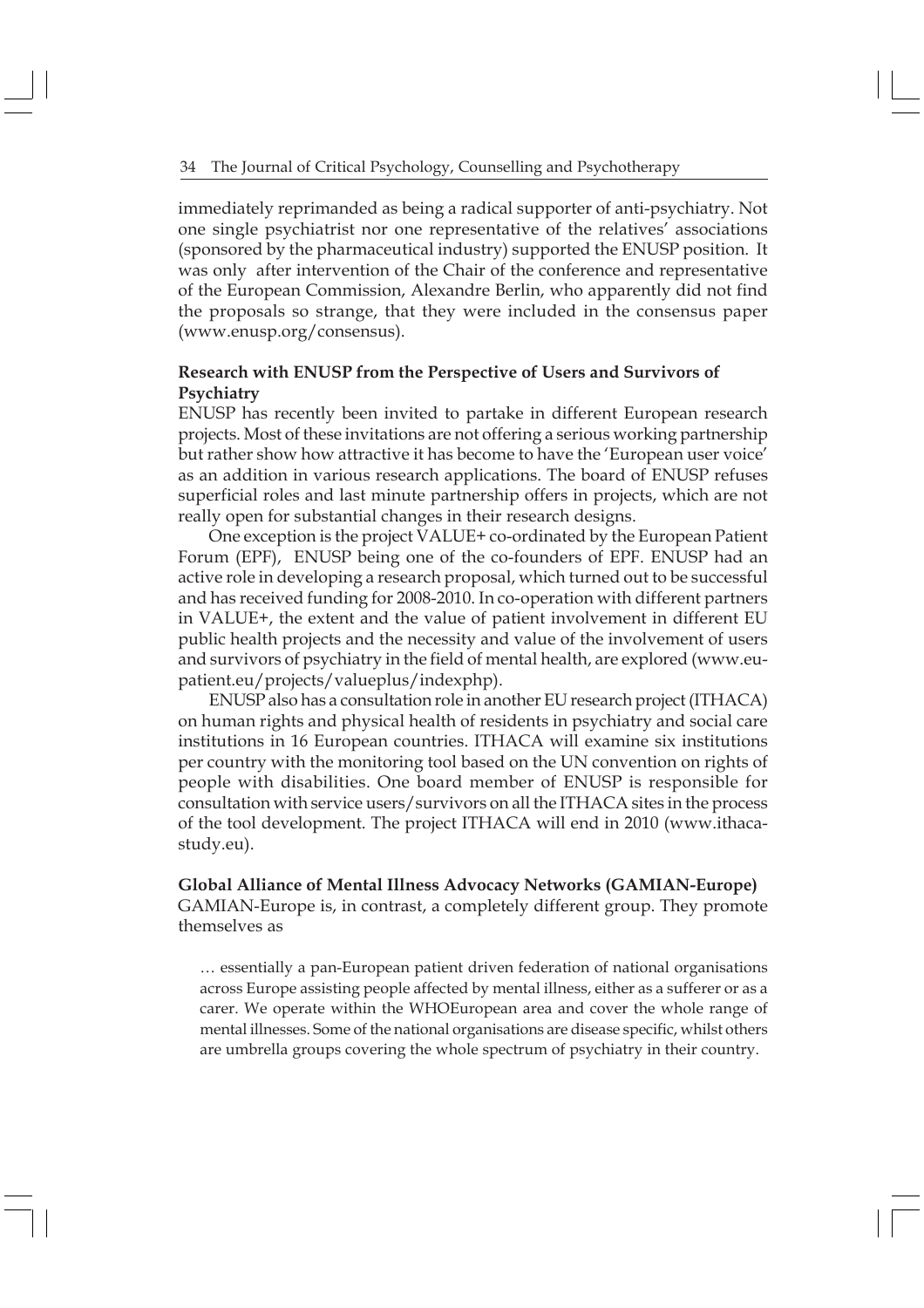### Central goals of GAMIAN-Europe are

… to improve the availability, accessibility and quality of treatment for all psychiatric disorders, … to reduce stigma, prejudice, ignorance and misinformation surrounding mental illness, … to promote a positive message that mental illness can be treated effectively by a variety of means.

#### **GAMIAN and Big Pharma Money**

GAMIAN-Europe is almost solely financed by the pharmaceutical companies. In 2007 for example, 88 % (=  $\in$  102,524) of their revenue came from the companies GlaxoSmithKline, Eli Lilly Benelux, Organon and Pfizer Europe. While it is considered a scandal when branches of production companies like Siemens finance counter trade-unions, in the psychiatric field it is considered honourable when Big Pharma finances compliant patient organisations. Established in Brussels, GAMIAN is helped by its proximity to the administration of the European Union, in order to get involved in programs. The president Dolores Gauci, a social worker from Malta, attaches great importance to her partnership with the European Federation of Pharmaceutical Industries and Associations (www.gamian.eu). How close GAMIAN is co-operating with Big Pharma you can read in its board-report on the internet (see www.gamian.eu/israel08/ board\_report.doc); there you can identify some ways in which the EU institutions get influenced by GAMIAN and Big Pharma.

#### **MindFreedom International (MFI)**

MFI (www.mindfreedom.org) is an independent non-profit coalition defending human rights and promoting humane alternatives for well-being. In earlier years, MFI concentrated its activities in the English-speaking world, the most well-known members being Judi Chamberlin, head of the international selfhelp movement, the managing director David Oaks and Loren Mosher, the father of the Soteria movement who died in 2004. Internationally, MFI wins high appreciation, its representatives having worked for years in the UN convention for the rights of people with disabilities where MFI is accredited with the advisory status of a non-government organization (NGO). In Europe MFI has members or sponsoring organizations in Ireland, Great Britain, France, Germany and Norway.

#### **World Network of Users and Survivors of Psychiatry (WNUSP)**

WNUSP is an international organization of users and survivors of psychiatry which advocates for their human rights, speaks internationally for them, promotes their movement around the globe and links their organizations and individuals throughout the world (www.wnusp.net). WNUSP, which is—like MFI—also accredited at the UN with the advisory status of a NGO, played a significant role in the development of the UN convention for the rights of people with disabilities. ENUSP is member of WNUSP. Gábor Gombos, as one of the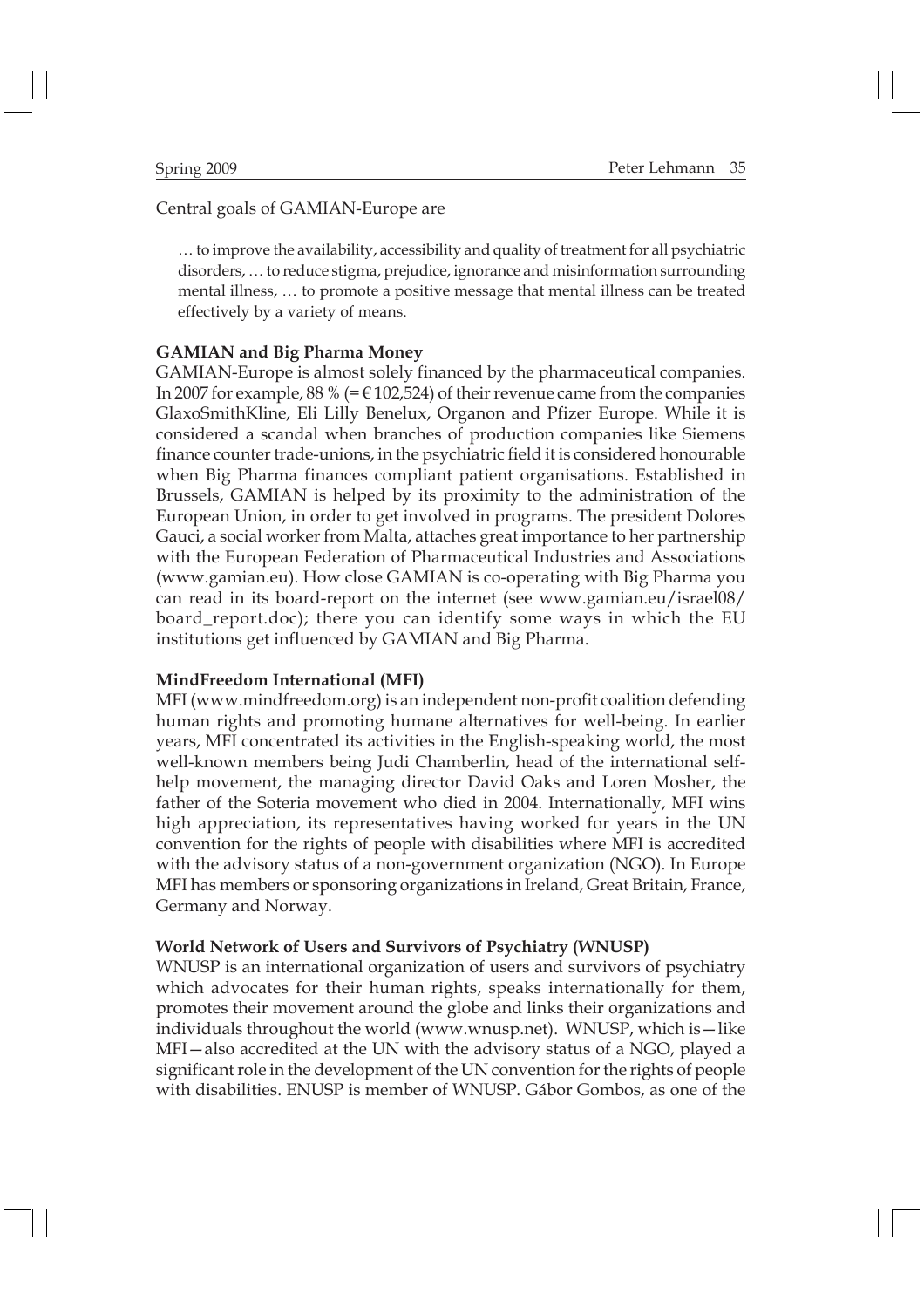members of the ENUSP board, is one of the adopted WNUSP board members, Iris Hölling and Karl Bach Jensen represent Europe on the WNUSP board.

#### **Mental Health Europe (MHE)**

MHE (www.mhe-sme.org) is the European umbrella organization of nongovernmental psychosocial organizations, which, according to their own promotion,

… represents associations, organizations and individuals active in the field of mental health and well-being in Europe, including (ex)users of mental health services, volunteers and professionals of many disciplines.

Users and survivors of psychiatry are not represented at decision making level within MHE. So the suspicion exists that within MHE there is a biased view on users and survivors of psychiatry who represent themselves adequately; or else the statement is simply due to the fact that organisations have to apply also as 'a representative of the users and survivors of psychiatry' in order to be able to receive EU grants. As their aims, MHE specify

the promotion of positive mental health and well-being, the prevention of mental disorders, the improvement of care, advocacy for social inclusion and the protection of the human rights of (ex-) users of mental health services and their families and carers.

Since the foundation of ENUSP, there was a fruitful bilateral co-operation between MHE and ENUSP. In recent years, this cooperation declined. In GAMIAN, MHE meanwhile believed they have a partner:

to work together in developing strategies for building a united global voice for mental health advocacy, promotion and services (to be read on the MHE website under 'July-August 2007—News from the MHE Secretariat').

Other partners are the European Federation of Associations of Families of People with Mental Illness (EUFAMI), the World Federation of Mental Health (WFMH) and the World Fellowship for Schizophrenia and Allied Disorders (WFSAD) all sponsored by Astra Zeneca, Eli Lilly & Co., Janssen Pharmaceutica, Pfizer Inc. etc. It is questionable whether this 'global voice' will say anything about its dependency on the monetary infusions of the pharmaceutical companies, about the on average three decades reduced life expectancy on ground of continual use of neuroleptics, about the necessary reversal, about the burden of proof for harm through treatment, about the setting-up of a suicide register, about overdue non-psychiatric alternatives … Despite these serious misgivings and being always positive and pro co-operation with constructive partners, there is a big hope within the ENUSP board for a renewal of the partnership with MHE and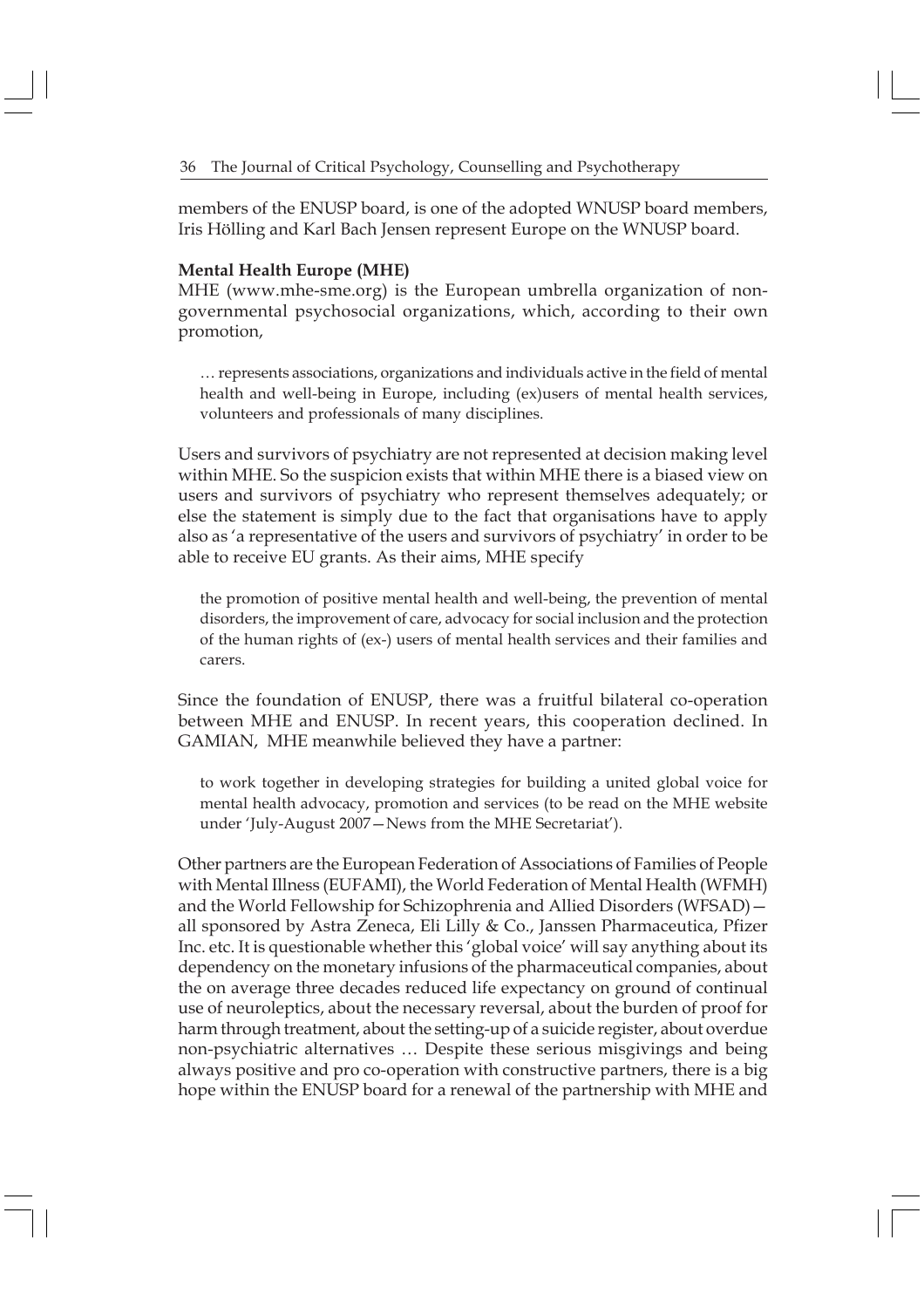for strong and meaningful common empowerment-projects in the future. These are currently under discussion.

#### **Activities and Events in Europe**

A great deal occurring in Europe and beyond, as seen in the following account. It is helpful to take notice of the international (as well as the national) project results, to exchange ideas and to profit from this.

#### **European Anti-Discrimination Study (Harassment Report)**

An example of the efforts of ENUSP is the study 'Harassment and discrimination faced by people with psycho-social disability in health services' which was conducted from 2001 to 2005 on behalf of the European Commission. Those involved were organisations of users and survivors of psychiatry as well as organisations of psychiatric workers and relatives of psychiatric patients from numerous countries, as well as a Belgian research institution, MHE and ENUSP. The results of the study was the evidence that all over Europe, people with mental health problems (or people who are called mentally ill or disabled) are discriminated against, i.e., they are treated less favourably than people with medical diagnoses; in doctors' practices of all kinds, in hospitals, in emergency units, in psychiatric clinics etc. They experience discrimination in different forms; hostility, physical problems are not taken seriously, psychiatric drugs are not taken seriously, psychiatric drugs are prescribed without informed consent, complaints are dismissed as part of pathology, the right to read your own treatment record is rejected, patients are threatened with discharge, separation, forced treatment, or enhancement of the psychiatric drugs' dose, if they do not accept the offered treatment. In order to enable people with mental health problems to enjoy full citizens' rights, their organizations should be involved in decision-making at all levels. An anti-discrimination poster was developed by those involved, listing important addresses for complaints and organized self-help groups, as well as demands for politics, administrative authorities, and psychiatry (in detail on www.enusp.org/harassment):

- Promotion of the movement of users and survivors of psychiatry and their international communication
- (Free) training programmes for users and survivors of psychiatry so they can protect themselves from discrimination
- Support of initiatives of peer coaching, regional self-help centres, and meeting places
- Representation of mental health service user/survivor experiences and perspectives at all stages in the training of health care professionals, right from the start of their professional career
- Laws on equality, the right to legal protection of advance directives, the introduction of a suicide register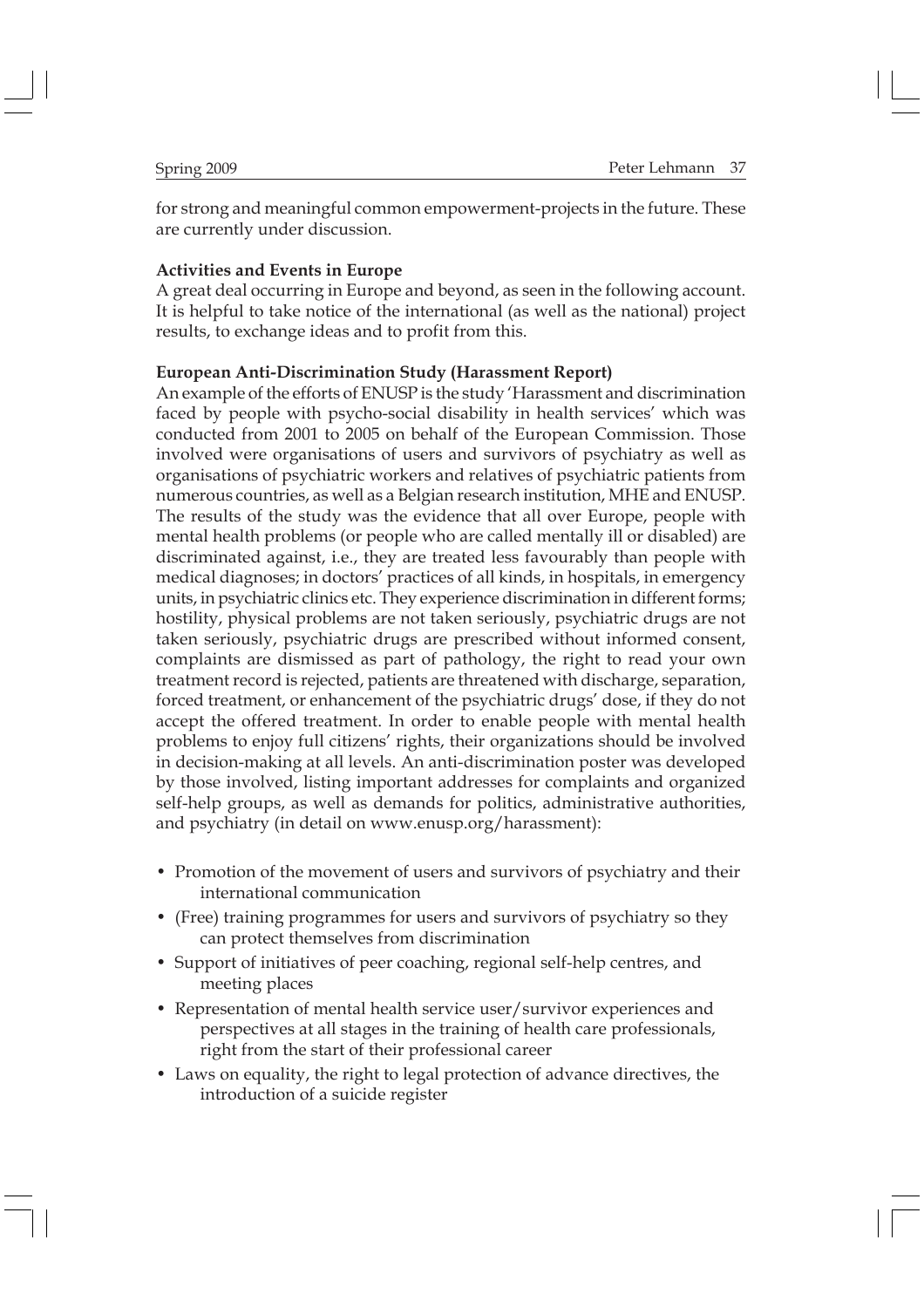- Boards of appeal that receive the authority and structural guaranteed possibilities to sanction institutions and to influence decision-makers
- Effective representation of users and survivors of psychiatry or user/ survivor workers in crisis and counselling centres, public relations work, research projects and congresses.

### **WPA Congress in Dresden 2007**

For the first time afterwards, there was the recommendation for an effective inclusion of users and survivors of psychiatry at the conference 'Coercive Treatment in Psychiatry: A Comprehensive Review,' organized by the World Psychiatric Association (WPA) in June 2007 in Dresden. It was agreed with the President of the WPA organizing committee, Thomas Kallert, that keynote lectures would be held by users and survivors of psychiatry. They were included in the organizing committee and the costs for the user/survivor-led symposia were carried. Users and survivors of psychiatry took part in the press conference. They paid a reduced entrance fee and organized free information stands. The 'Declaration of Dresden Against Coerced Psychiatric Treatment' (www.enusp.org/dresden/ddec.pdf), a pleading from ENUSP,WNUSP,MFI and BPE (German Federal Organization of Users and Survivors of Psychiatry) which demanded the banning of forced treatment, was distributed in the congress brochures. Apart from Judi Chamberlin, Dorothea Buck (www.bpeonline.de/english/dorotheabuck.htm), the honorary chairwoman of the BPE, gave her sensational keynote lecture 'Seventy Years of Coercion in German Psychiatric Institutions, Experienced and Witnessed.' Her lecture and message (to take the content of psychoses serious, and to listen to patients and to talk to them!) can be down-loaded from the internet (www.enusp.org/dresden.htm). The WPAChairman Juan Mezzich wrote in *World Psychiatry* in October 2007:

After her lecture, the WPA president presented a thank you speech for Ms. Buck's articulate and moving lecture. At an immediately ensuing press and news conference, representatives of the WPA, Council of Europe, and user organizations sitting at the main table held a lively exchange of questions and comments with press representatives and the general audience. The issues experienced globally by service users, the patterns and diversity of the organizations, and prospective opportunities for continuing the Dresden dialogue and for user participation in activities of the WPA and their national member societies were broadly discussed. ... A renewed commitment to the clinician-patient relationship appears crucial as well as building an effective dialogue with patient and user groups (as well as trialogues<sup>2</sup> including families) respecting the diversity of their perspectives.

<sup>2.</sup> A Trialogue is a development, which has long been exclusive to the German-speaking countries. In Trialogue groups, (ex-) users and survivors of psychiatry, carers and psychiatric workers meet regularly in an open discussion forum that claims to be on neutral terrain—outside any therapeutic,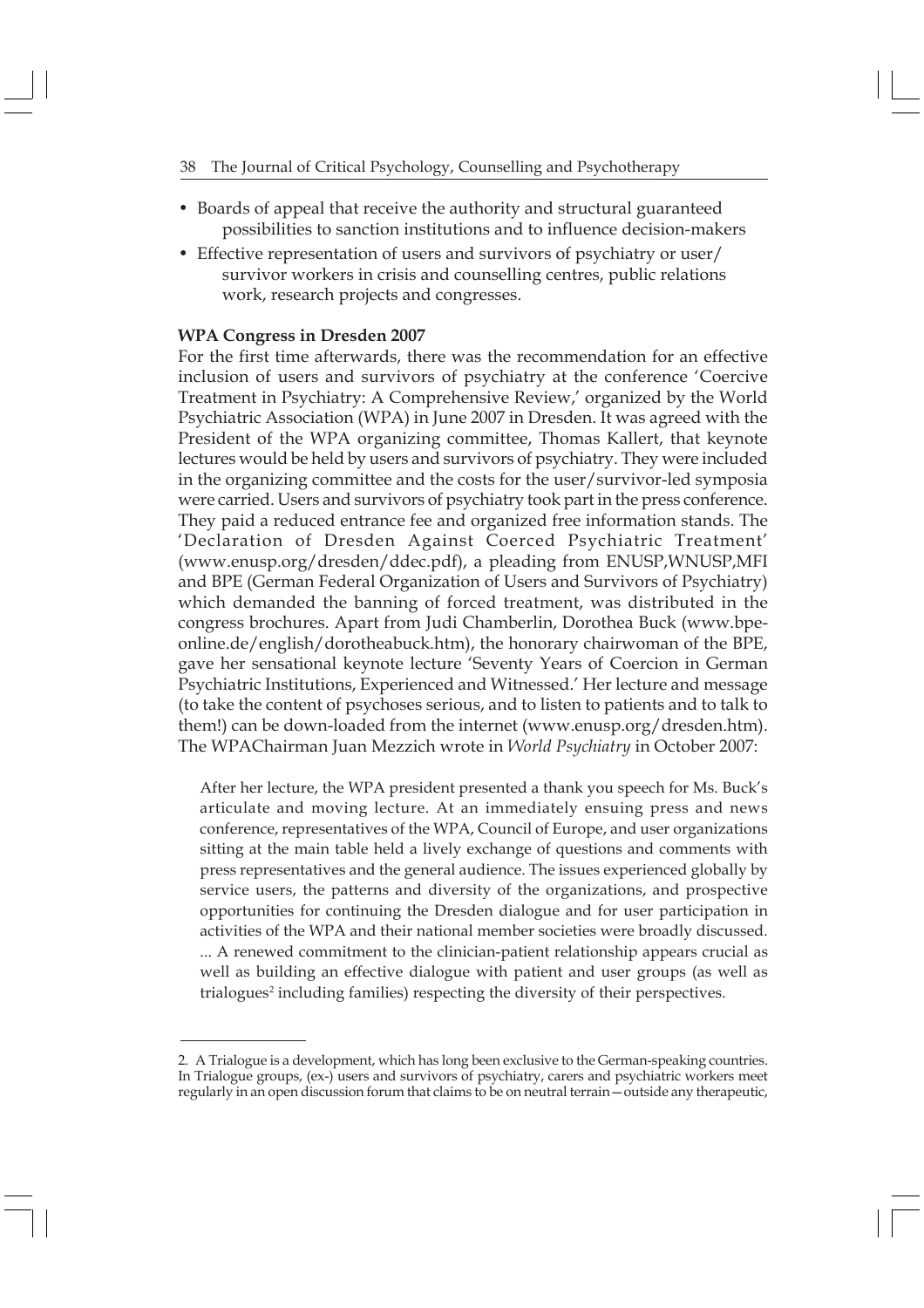Naturally, the way from avowal to realistic dialogue is a long one, quite apart from producing a real change in psycho-social practice. To politically agree with it is one thing, but to turn it into reality and to abstain from the power and money is another thing. Apart from this, there are disrupting factors everywhere. Thus, in Dresden, there was libel and slander by a minority group of radical survivors of psychiatry, saying that those participating at the WPA congress and who spoke against forced treatment, functioned as collaborators of the torturers. The author Robert Whitaker ('Mad in America') and David Oaks, who had pleaded for human rights and alternatives in a symposium 'Banned by Bio-psychiatry: What Users and Survivors of Psychiatry Really Want', led by the author of this article, were invited by the Board of the German Federal Organization of Users and Survivors of Psychiatry (BPE) to a parallel meeting and were asked to justify their congress participation. Bizarre, but, not surprising in that setting, was the contribution of Norman Sartorius, former president of the WPA and director of the psychiatric department of the WHO, at the closing meeting of the Dresden conference. He complained about the critical positions of the participating organizations of users and survivors of psychiatry and demanded the participation of other, more compliant organizations. Dolores Gauci of GAMIAN-Europe logically participated at Sartorius' symposium, 'The long road: A patient-centred discussion on the chronic management of mental illness' at the WPA-congress on 23rd September 2008 in Prague sponsored by Big Pharma Pfizer Inc. The promoted product at that symposium was Zeldox (ziprasidone). How big is Pfizer's budget for this symposium? How much money will Mr. Sartorius and Ms. Gauci receive for their participation? To this day, the organisers refuse to answer these questions.

#### **UN-Convention on the Rights of Persons with Disabilities**

At the end of 2006, the General Assembly of the United Nations adopted the first human rights treaty of the 21st century, the historic 'Convention on the Rights of Persons with Disabilities.' One of the most groundbreaking parts of this convention is Article 12 on legal capacity. It says that 'persons with disabilities enjoy legal capacity on an equal basis with others in all aspects of life' and that they shouldn't be prevented from 'exercising their legal capacity.' According to this statement, all forms of guardianship must be abolished and forced treatment must be eradicated from psychiatric laws. During the preparation of the convention, this paragraph was much debated at the United Nations. In the beginning, the majority wanted to exclude persons with severe psycho-social disabilities or learning disabilities from this right. These persons were seen as being too confused to be able to exercise their legal capacity. It was said that a guardian in legal matters—as 'a last resort'—could substitute

familial, or institutional context. Campaigners call it a new and exciting form of communication, an opportunity to gain new insights and knowledge, an exercise for interacting beyond role stereotypes, and a training for working together on an equal basis—accepting each other as 'experts by experience' and 'experts by training'.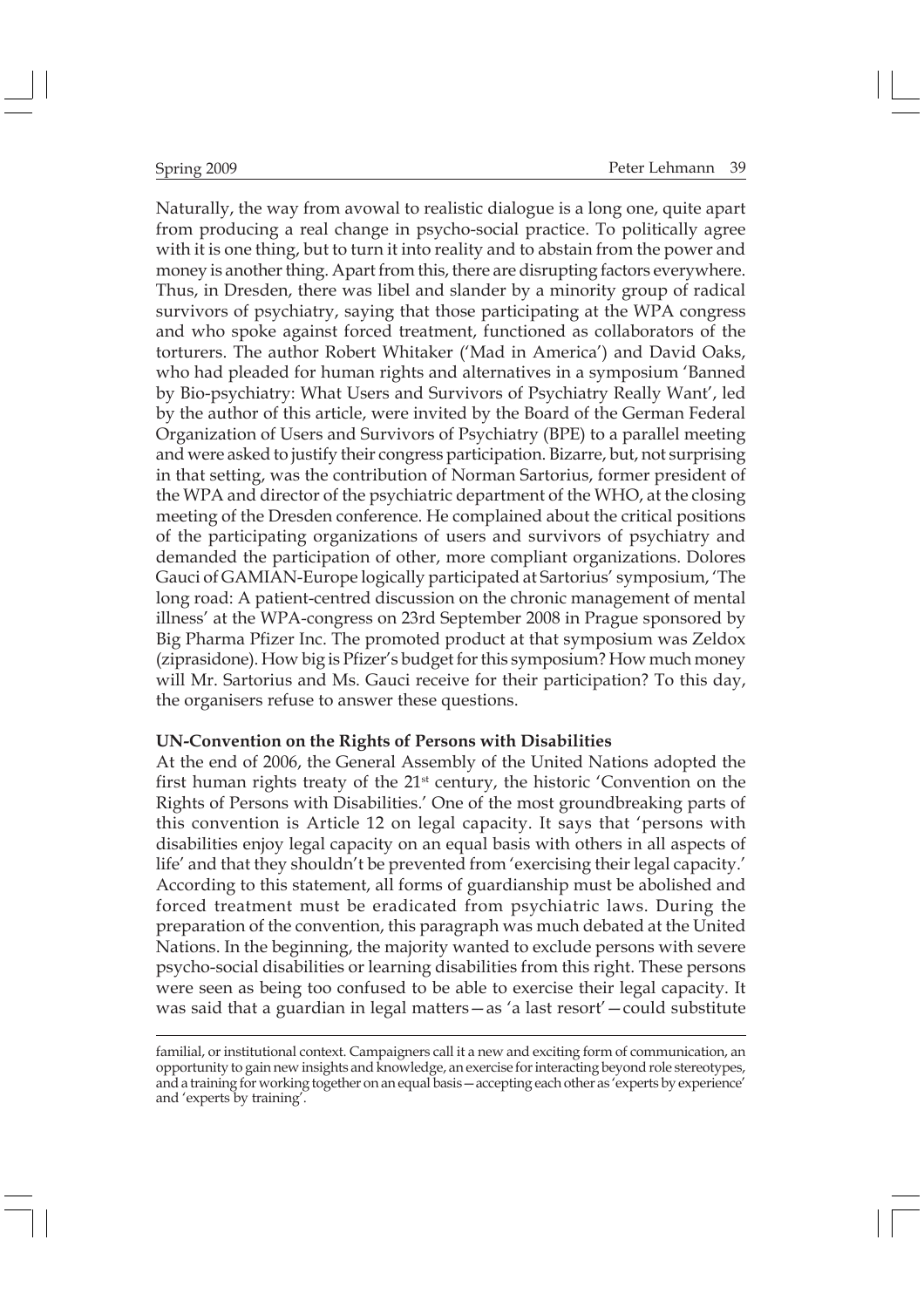for such a person. This opinion was much criticized by the disability movement, including users/survivors of psychiatry, ENUSP board-member Gábor Gombos, the participating delegation of WNUSP who continually co-operated in the development of the convention and the MFI-President (Celia Brown) who was substantially involved.

The view of the users/survivors of psychiatry flowed into the form of the UN-Convention, as legal capacity is a fundamental element of the dignity and rights of every human being. It was acknowledged that there are some persons who have difficulties expressing and communicating their wishes, but this is no argument for depriving them of basic human rights. As an alternative to substituted decision-making, the disability movement suggested supported decision-making. Instead of guardians who have proxy decision-making authority for the person, they suggested that people who are close friends or personal supporters could just help these persons express and communicate their own decisions. In January 2006, this idea was presented at a seminar in the UN-building in New York. The seminar was persuasive, because afterwards the majority of the delegates changed their opinions and embraced supported decision-making as a solution for abolishing guardianship completely.

At the seminar, some practical examples of supported decision-making were presented. One of these examples was PO-Skåne (Personal Ombudsman in Skåne, Sweden), a user-controlled service with personal agents that has grown out of the Swedish psychiatric reform of 1995. It was presented byMaths Jesperson, the former ENUSP-Newsletter editor. On 3rd May 2008, the convention, which includes people with psychiatric problems, came into effect after having been signed by enough national governments. The discussion which flared up as to whether people (possibly through psychiatric treatment) had to first become disabled so that they could call upon the convention, or if a psychiatric diagnosis is equated with being disabled and so justifies calling on the convention in case of psychiatric encroachments, shows that conventions are just one step on the path to prime human rights.

#### **Trialogue in Europe**

At the congress of the German Society for Social Psychiatry (DGSP) 2007 in Munich, the ENUSP-board-member Jan Verhaegh and the author of this article partook in the trialogue chaired by Jürgen Bombosch where possible common positions with relatives of users and survivors of psychiatry and thoseworking in psychiatry were discussed. After the ensuing discussions lasting for weeks, the executive boards of the German Society of Family Members of Psychiatric Patients, the DGSP, and ENUSP passed the paper 'Trialogue and self organisation—Munich theses and demands for a social mental health system in Europe' (see www.enusp.org/documents/trialog).

It says that social psychiatry in Europe is only possible if the rights of the users/survivors of psychiatry for physical inviolability and for their own decision making according to the Convention on the Rights of Persons with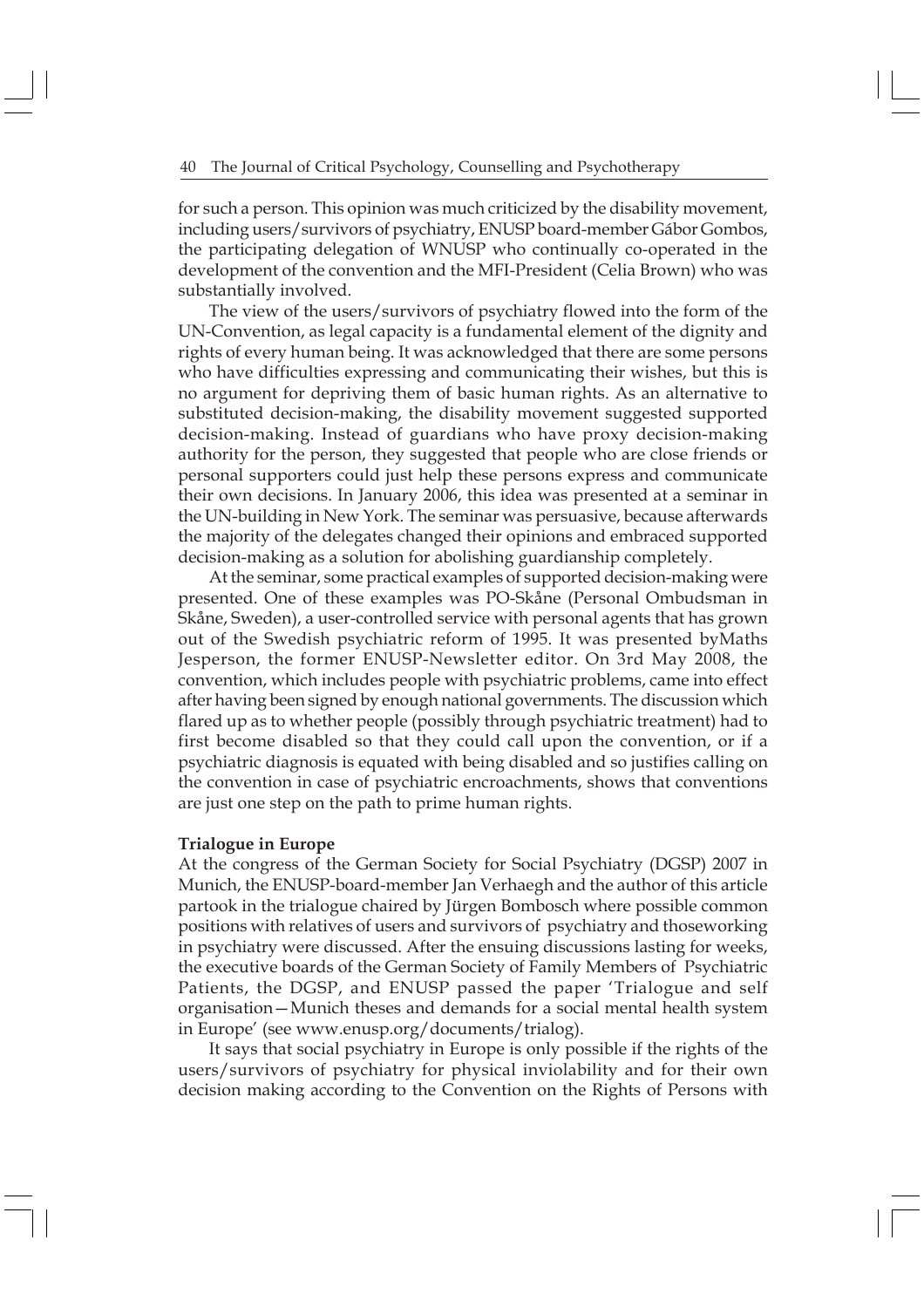Disabilities are protected. It also respects the interests of their families, the core groups which are handled in the psychiatric context; users/survivors of psychiatry, relatives and professionals, all negotiating with the same rights on the basis of law, and providing ideal support including adequate resources for independent self-help groups for users/survivors of psychiatry. These people should be protected from forced treatment, alternatives beyond psychiatry should be furthered, and the users/survivors of psychiatry and their relatives should be acclaimed as experts in the sense of the recovery movement, independent of pharmaceutical companies. As well as this, the power of onesided definitions of those working in psychiatry should be transferred into a democratic culture, providing everyone with a change of perspective and an open discourse with equal rights.

Critics say (ex-) users and survivors of psychiatry more or less waste their time in these meetings, because they could use their energy more productively in the self-help and human rights movement. Additionally, in Trialogue groups stereotypes are perpetuated: whereas (ex-) users and survivors of psychiatry speak about their personal experiences, psychiatrists and relatives speak about *the other* and their reactions to mad experiences by excluding themselves as private persons. So the Trialogue tends to be a subtle variation of the case presentation, where one person has experienced something, and the second one—the 'expert'—knows beforehand, what the first one—still a medical object—'in fact' has experienced.

ENUSP was involved when in Rome in May 2008, the European Democratic Movement for Mental Health (EDMMH) was founded. The international federation, of which those working in psychiatry are also members, stands for the abolition of psychiatric force and the banning of electroshock:

The Society's aims are of a scientific and social nature. Its objective is to work to reach the judicial and social equalisation of people with a psycho-social disability, and to take action against the stigmatisation and discrimination of those same people. In practice this means: dismantling asylums, opening doors, banning physical contention and pharmacological abuse, as well as forbidding invasive methods such as electroshock and psychosurgery.

The Chairman Lorenzo Toresini is a former colleague of the Italian reform psychiatrist Franco Basaglia who died in 1980. The future will tell what this federation can achieve (for statutes and contact data www.enusp.org/ documents/edm). This also applies to the exercising of influence by users/ survivors of psychiatry from within. Their initiative will determine what they can achieve together with, and within the federation.

#### **Outlook**

A congress entitled 'Joined world-congress against discrimination and stigma, for user-orientated reforms in psychiatry and the right to alternatives' planned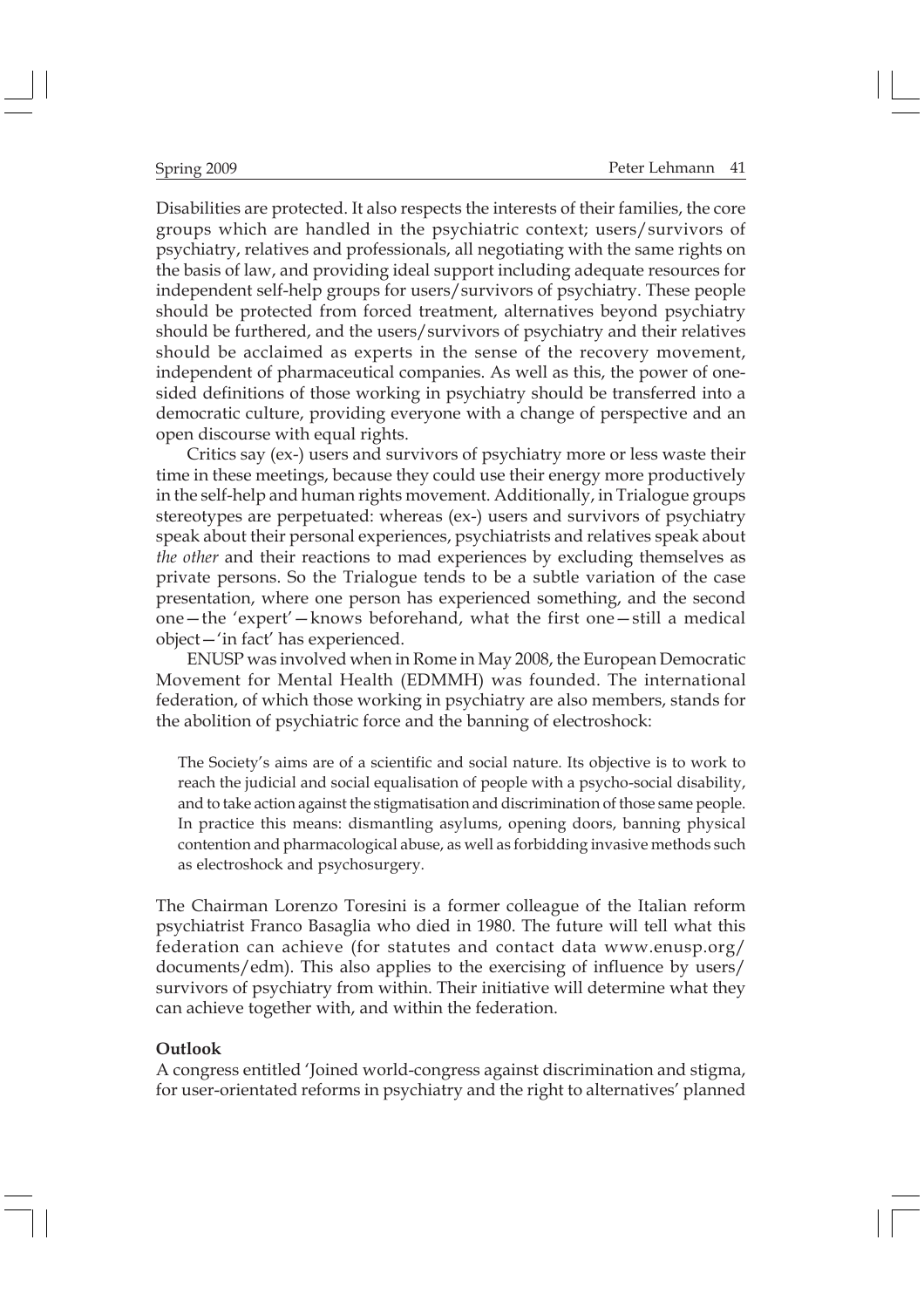#### 42 The Journal of Critical Psychology, Counselling and Psychotherapy

by ENUSP, MFI, the Pan-Hellenistic Committee of (ex-)Users and Survivors of Psychiatry and the International Network toward Alternatives and Recovery (INTAR—www.intar.org) at the University of Thessaloniki in September 2009 would have provided a big forum for those interested in the European psychiatric scene. It would have included people involved in many worldwide innovative projects—among many others Windhorse, Soteria, Family Outreach and Response Program (FOR) in Toronto are organized in INTAR. In 2008, FOR was essentially involved in the organization of an INTAR-Alternatives-Congress in Toronto with worldwide participation (www.enusp.org/toronto). It impressively showed how effective independent family organizations can be. But, after initial benevolent interest, the Greek governmental administration turned down the financial support and the congress has had to be cancelled.

WNUSP is planning, together with the Pan-African Network of Users and Survivors of Psychiatry (PANUSP) and Mental Health Uganda, its third World Congress in Kampala, Uganda, in March 2009 (information at www.wnusp.net). How the ENUSP board should be able to organize a membership meeting with its poor finances, is presently (December 2008) very questionable. Because only some ENUSP member-organisations pay their membership-fees, the non-payers (see www.enusp.org/nonpayers) hinder ENUSP in growing as a strong organisation, building the necessary connections and developing an overdue counterbalance against GAMIAN and the unlimited enforcement of the interests in profits in the psychosocial field. ENUSP stands for and must continue to work for human rights, humanistic treatment methods, advancement of the self-help field, alternatives beyond psychiatry, and freedom of choice.

The many problems to be coped with demand constructive cooperation. Unfortunately, among the users/ survivors of psychiatry, as everywhere, there is dogmatism as well as sectarianism, arrogance and machismo. Added to this, Scientology (via the Commission for Citizens' Rights) and the pharmaceutical industry try to influence for their own purposes possible critics of psychiatry such as self-help groups. There are also attempts by the friends of coercive psychiatry to defame opposers of psychiatry with political background as allinclusively being Scientology friends. Team work is by no means taken for granted.

In the end, a co-operative act in the direction of humane treatment, the strengthening of human rights, self-help and alternatives is dependent on how effective it will be to take the bread from the trouble makers' mouths and, on the other side, to maintain independence from the profit orientated pharmaceutical companies, to engage in honest and sustainable discussions with each other, to work together against defamations, to support independent users and survivors of psychiatry in an organizational as well as financial manner (for the bank account for donations to ENUSP see www.enusp.org/ donations) and to open the door to them for real participation.